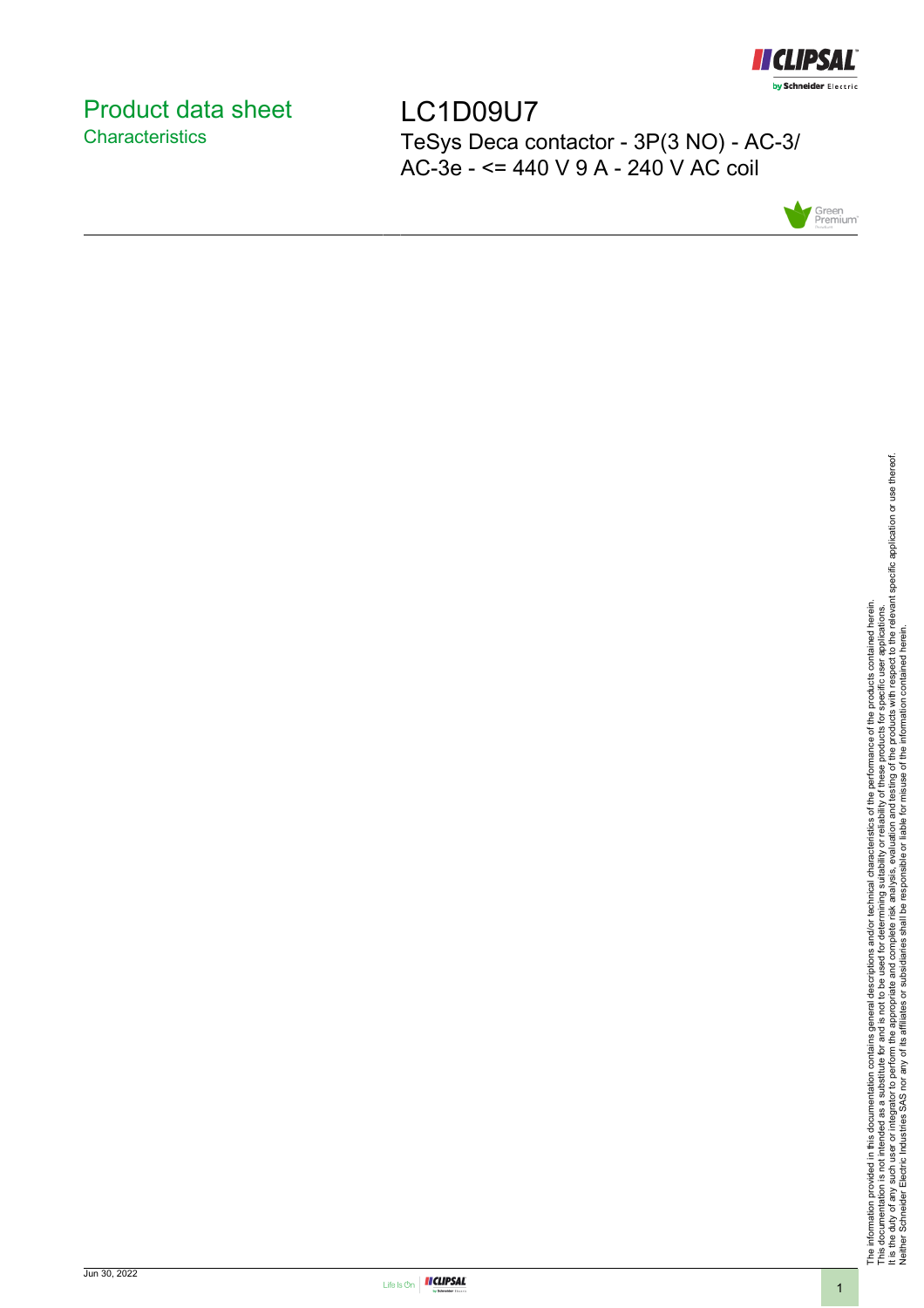

| Main                                           |                                                                                                                                                                                                                                                                                                                                                                                                                                                     |
|------------------------------------------------|-----------------------------------------------------------------------------------------------------------------------------------------------------------------------------------------------------------------------------------------------------------------------------------------------------------------------------------------------------------------------------------------------------------------------------------------------------|
| Range                                          | TeSys<br><b>TeSys Deca</b>                                                                                                                                                                                                                                                                                                                                                                                                                          |
| Product name                                   | TeSys D<br><b>TeSys Deca</b>                                                                                                                                                                                                                                                                                                                                                                                                                        |
| Product or component<br>type                   | Contactor                                                                                                                                                                                                                                                                                                                                                                                                                                           |
| Device short name                              | LC <sub>1</sub> D                                                                                                                                                                                                                                                                                                                                                                                                                                   |
| Contactor application                          | Motor control<br>Resistive load                                                                                                                                                                                                                                                                                                                                                                                                                     |
| Utilisation category                           | $AC-3$<br>$AC-4$<br>AC-1<br>AC-3e                                                                                                                                                                                                                                                                                                                                                                                                                   |
| Poles description                              | 3P                                                                                                                                                                                                                                                                                                                                                                                                                                                  |
| Power pole contact<br>composition              | 3 NO                                                                                                                                                                                                                                                                                                                                                                                                                                                |
| [Ue] rated operational<br>voltage              | Power circuit: <= 690 V AC 25400 Hz<br>Power circuit: <= 300 V DC                                                                                                                                                                                                                                                                                                                                                                                   |
| [le] rated operational<br>current              | 9 A (at <60 °C) at <= 440 V AC AC-3 for power<br>circuit<br>25 A (at <60 °C) at <= 440 V AC AC-1 for power<br>circuit<br>9 A (at <60 °C) at <= 440 V AC AC-3e for power<br>circuit                                                                                                                                                                                                                                                                  |
| Motor power kW                                 | 2.2 KW at 220230 V AC 50/60 Hz (AC-3)<br>4 KW at 380400 V AC 50/60 Hz (AC-3)<br>4 KW at 415440 V AC 50/60 Hz (AC-3)<br>5.5 KW at 500 V AC 50/60 Hz (AC-3)<br>5.5 KW at 660690 V AC 50/60 Hz (AC-3)<br>2.2 KW at 400 V AC 50/60 Hz (AC-4)<br>2.2 KW at 220230 V AC 50/60 Hz (AC-3e)<br>4 KW at 380400 V AC 50/60 Hz (AC-3e)<br>4 KW at 415440 V AC 50/60 Hz (AC-3e)<br>5.5 KW at 500 V AC 50/60 Hz (AC-3e)<br>5.5 kW at 660690 V AC 50/60 Hz (AC-3e) |
| Motor power HP (UL /<br>CSA)                   | 1 Hp at 230/240 V AC 50/60 Hz for 1 phase motors<br>2 Hp at 200/208 V AC 50/60 Hz for 3 phases motors<br>2 Hp at 230/240 V AC 50/60 Hz for 3 phases motors<br>5 Hp at 460/480 V AC 50/60 Hz for 3 phases motors<br>7.5 Hp at 575/600 V AC 50/60 Hz for 3 phases<br>motors<br>0.33 hp at 115 V AC 50/60 Hz for 1 phase motors                                                                                                                        |
| Control circuit type                           | AC at 50/60 Hz                                                                                                                                                                                                                                                                                                                                                                                                                                      |
| [Uc] control circuit<br>voltage                | 240 V AC 50/60 Hz                                                                                                                                                                                                                                                                                                                                                                                                                                   |
| Auxiliary contact<br>composition               | 1 NO + 1 NC                                                                                                                                                                                                                                                                                                                                                                                                                                         |
| [Uimp] rated impulse<br>withstand voltage      | 6 kV conforming to IEC 60947                                                                                                                                                                                                                                                                                                                                                                                                                        |
| Overvoltage category                           | Ш                                                                                                                                                                                                                                                                                                                                                                                                                                                   |
| [Ith] conventional free<br>air thermal current | 25 A (at 60 °C) for power circuit<br>10 A (at 60 °C) for signalling circuit                                                                                                                                                                                                                                                                                                                                                                         |
| Irms rated making<br>capacity                  | 250 A at 440 V for power circuit conforming to IEC<br>60947<br>140 A AC for signalling circuit conforming to IEC<br>60947-5-1<br>250 A DC for signalling circuit conforming to IEC<br>60947-5-1                                                                                                                                                                                                                                                     |
| Rated breaking capacity                        | 250 A at 440 V for power circuit conforming to IEC<br>60947                                                                                                                                                                                                                                                                                                                                                                                         |
| [Icw] rated short-time<br>withstand current    | 105 A 40 °C - 10 s for power circuit<br>210 A 40 °C - 1 s for power circuit<br>30 A 40 °C - 10 min for power circuit<br>61 A 40 °C - 1 min for power circuit<br>100 A - 1 s for signalling circuit<br>120 A - 500 ms for signalling circuit<br>140 A - 100 ms for signalling circuit                                                                                                                                                                |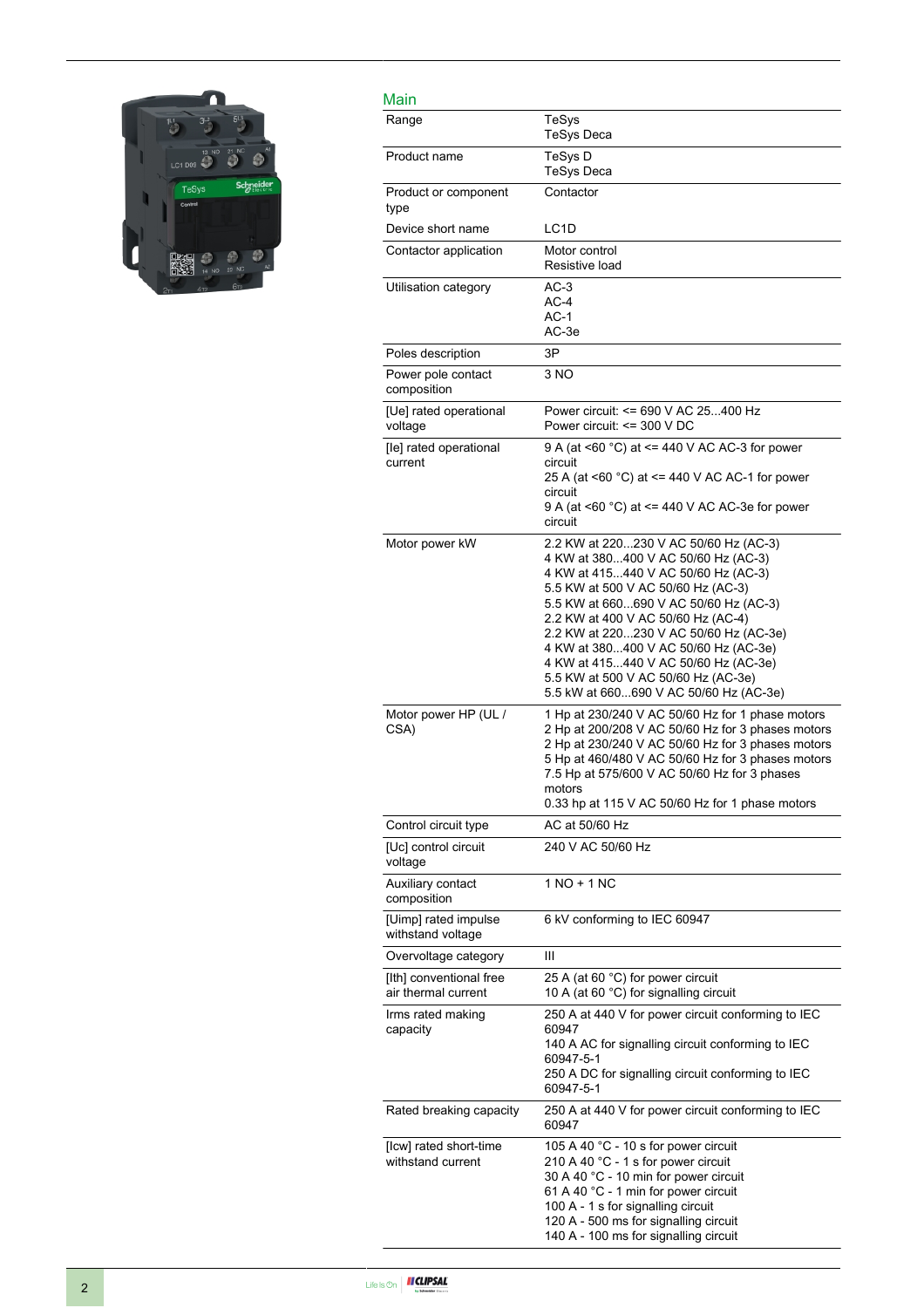| Associated fuse rating           | 10 A gG for signalling circuit conforming to IEC<br>60947-5-1<br>25 A gG at <= 690 V coordination type 1 for power<br>circuit<br>20 A gG at <= 690 V coordination type 2 for power<br>circuit                                                                                                                                                                                                                                                                                                                                                                                                                                                                                                                                                                                                                                                                                                                                                                                                                                                                                                                                                                                                                                                    |
|----------------------------------|--------------------------------------------------------------------------------------------------------------------------------------------------------------------------------------------------------------------------------------------------------------------------------------------------------------------------------------------------------------------------------------------------------------------------------------------------------------------------------------------------------------------------------------------------------------------------------------------------------------------------------------------------------------------------------------------------------------------------------------------------------------------------------------------------------------------------------------------------------------------------------------------------------------------------------------------------------------------------------------------------------------------------------------------------------------------------------------------------------------------------------------------------------------------------------------------------------------------------------------------------|
| Average impedance                | 2.5 mOhm - Ith 25 A 50 Hz for power circuit                                                                                                                                                                                                                                                                                                                                                                                                                                                                                                                                                                                                                                                                                                                                                                                                                                                                                                                                                                                                                                                                                                                                                                                                      |
| [Ui] rated insulation<br>voltage | Power circuit: 690 V conforming to IEC 60947-4-1<br>Power circuit: 600 V CSA certified<br>Power circuit: 600 V UL certified<br>Signalling circuit: 690 V conforming to IEC 60947-1<br>Signalling circuit: 600 V CSA certified<br>Signalling circuit: 600 V UL certified                                                                                                                                                                                                                                                                                                                                                                                                                                                                                                                                                                                                                                                                                                                                                                                                                                                                                                                                                                          |
| Electrical durability            | 0.6 Mcycles 25 A AC-1 at Ue <= 440 V<br>2 Mcycles 9 A AC-3 at Ue <= 440 V<br>2 Mcycles 9 A AC-3e at Ue <= 440 V                                                                                                                                                                                                                                                                                                                                                                                                                                                                                                                                                                                                                                                                                                                                                                                                                                                                                                                                                                                                                                                                                                                                  |
| Power dissipation per<br>pole    | 1.56 W AC-1<br>0.2 W AC-3<br>0.2 W AC-3e                                                                                                                                                                                                                                                                                                                                                                                                                                                                                                                                                                                                                                                                                                                                                                                                                                                                                                                                                                                                                                                                                                                                                                                                         |
| Front cover                      | With                                                                                                                                                                                                                                                                                                                                                                                                                                                                                                                                                                                                                                                                                                                                                                                                                                                                                                                                                                                                                                                                                                                                                                                                                                             |
| Mounting support                 | Rail<br>Plate                                                                                                                                                                                                                                                                                                                                                                                                                                                                                                                                                                                                                                                                                                                                                                                                                                                                                                                                                                                                                                                                                                                                                                                                                                    |
| Standards                        | CSA C22.2 No 14<br>EN 60947-4-1<br>EN 60947-5-1<br>IEC 60947-4-1<br>IEC 60947-5-1<br><b>UL 508</b><br>IEC 60335-1                                                                                                                                                                                                                                                                                                                                                                                                                                                                                                                                                                                                                                                                                                                                                                                                                                                                                                                                                                                                                                                                                                                                |
| <b>Product certifications</b>    | BV<br>UL<br>GOST<br><b>CSA</b><br><b>RINA</b><br>GL<br>LROS (Lloyds register of shipping)<br>CCC<br><b>DNV</b><br><b>UKCA</b>                                                                                                                                                                                                                                                                                                                                                                                                                                                                                                                                                                                                                                                                                                                                                                                                                                                                                                                                                                                                                                                                                                                    |
| Connections - terminals          | Power circuit: screw clamp terminals 1 cable(s) 1<br>4 mm <sup>2</sup> flexible without cable end<br>Power circuit: screw clamp terminals 2 cable(s) 1<br>4 mm <sup>2</sup> flexible without cable end<br>Power circuit: screw clamp terminals 1 cable(s) 1<br>4 mm <sup>2</sup> flexible with cable end<br>Power circuit: screw clamp terminals 2 cable(s) 1<br>2.5 mm <sup>2</sup> flexible with cable end<br>Power circuit: screw clamp terminals 1 cable(s) 1<br>4 mm <sup>2</sup> solid without cable end<br>Power circuit: screw clamp terminals 2 cable(s) 1<br>4 mm <sup>2</sup> solid without cable end<br>Control circuit: screw clamp terminals 1 cable(s) 1<br>4 mm <sup>2</sup> flexible without cable end<br>Control circuit: screw clamp terminals 2 cable(s) 1<br>4 mm <sup>2</sup> flexible without cable end<br>Control circuit: screw clamp terminals 1 cable(s) 1<br>4 mm <sup>2</sup> flexible with cable end<br>Control circuit: screw clamp terminals 2 cable(s) 1<br>2.5 mm <sup>2</sup> flexible with cable end<br>Control circuit: screw clamp terminals 1 cable(s) 1<br>4 mm <sup>2</sup> solid without cable end<br>Control circuit: screw clamp terminals 2 cable(s) 1<br>4 mm <sup>2</sup> solid without cable end |
| Tightening torque                | Power circuit: 1.7 N.m - on screw clamp terminals -<br>with screwdriver flat $\varnothing$ 6 mm<br>Power circuit: 1.7 N.m - on screw clamp terminals -<br>with screwdriver Philips No 2<br>Control circuit: 1.7 N.m - on screw clamp terminals -<br>with screwdriver flat $\varnothing$ 6 mm<br>Control circuit: 1.7 N.m - on screw clamp terminals -<br>with screwdriver Philips No 2<br>Control circuit: 1.7 N.m - on screw clamp terminals -<br>with screwdriver pozidriv No 2<br>Power circuit: 1.7 N.m - on screw clamp terminals -<br>with screwdriver pozidriv No 2                                                                                                                                                                                                                                                                                                                                                                                                                                                                                                                                                                                                                                                                       |

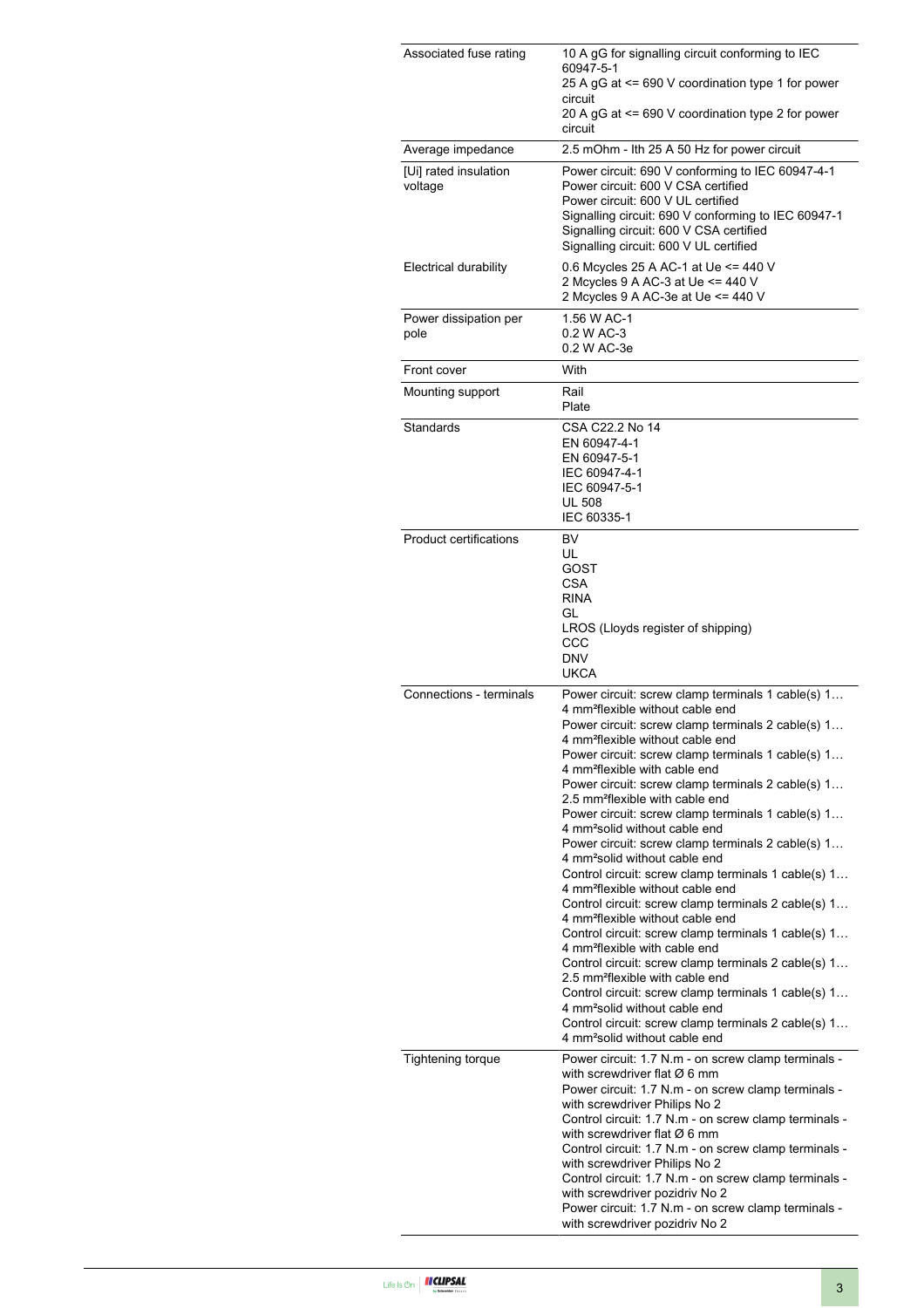| Operating time           | 1222 ms closing<br>419 ms opening                                                                                                                                          |
|--------------------------|----------------------------------------------------------------------------------------------------------------------------------------------------------------------------|
| Safety reliability level | B10d = 1369863 cycles contactor with nominal load<br>conforming to EN/ISO 13849-1<br>B10d = 20000000 cycles contactor with mechanical<br>load conforming to EN/ISO 13849-1 |
| Mechanical durability    | 15 Mcycles                                                                                                                                                                 |
| Maximum operating rate   | 3600 cyc/h 60 °C                                                                                                                                                           |

### **Complementary**

| Coil technology                 | Without built-in suppressor module                                                                                                                                                   |
|---------------------------------|--------------------------------------------------------------------------------------------------------------------------------------------------------------------------------------|
| Control circuit voltage limits  | 0.30.6 Uc (-4070 °C): drop-out AC 50/60 Hz<br>0.81.1 Uc (-4060 °C) operational AC 50 Hz<br>0.851.1 Uc (-4060 °C): operational AC 60 Hz<br>11.1 Uc (6070 °C): operational AC 50/60 Hz |
| Inrush power in VA              | 70 VA 60 Hz cos phi 0.75 (at 20 °C)<br>70 VA 50 Hz cos phi 0.75 (at 20 °C)                                                                                                           |
| Hold-in power consumption in VA | 7.5 VA 60 Hz cos phi 0.3 (at 20 °C)<br>7 VA 50 Hz cos phi 0.3 (at 20 °C)                                                                                                             |
| Heat dissipation                | 23 W at 50/60 Hz                                                                                                                                                                     |
| Auxiliary contacts type         | Type mechanically linked 1 NO + 1 NC conforming to IEC 60947-5-1<br>Type mirror contact 1 NC conforming to IEC 60947-4-1                                                             |
| Signalling circuit frequency    | 25400 Hz                                                                                                                                                                             |
| Minimum switching current       | 5 mA for signalling circuit                                                                                                                                                          |
| Minimum switching voltage       | 17 V for signalling circuit                                                                                                                                                          |
| Non-overlap time                | 1.5 Ms on de-energisation between NC and NO contact<br>1.5 ms on energisation between NC and NO contact                                                                              |
| Insulation resistance           | > 10 MOhm for signalling circuit                                                                                                                                                     |

#### Environment

| IP degree of protection               | IP20 front face conforming to IEC 60529                                                                                                                                      |
|---------------------------------------|------------------------------------------------------------------------------------------------------------------------------------------------------------------------------|
| Climatic withstand                    | Conforming to IACS E10<br>Conforming to IEC 60947-1 Annex Q category D                                                                                                       |
| Protective treatment                  | TH conforming to IEC 60068-2-30                                                                                                                                              |
| Pollution degree                      | 3                                                                                                                                                                            |
| Ambient air temperature for operation | $-4060 °C$<br>6070 °C with derating                                                                                                                                          |
| Ambient air temperature for storage   | $-6080 °C$                                                                                                                                                                   |
| Operating altitude                    | $03000$ m                                                                                                                                                                    |
| Fire resistance                       | 850 °C conforming to IEC 60695-2-1                                                                                                                                           |
| Mechanical robustness                 | Vibrations contactor open: 2 Gn, 5300 Hz<br>Vibrations contactor closed: 4 Gn, 5300 Hz<br>Shocks contactor open: 10 Gn for 11 ms<br>Shocks contactor closed: 15 Gn for 11 ms |
| Height                                | 77 mm                                                                                                                                                                        |
| Width                                 | 45 mm                                                                                                                                                                        |
| Depth                                 | 86 mm                                                                                                                                                                        |
| Net weight                            | $0.32$ kg                                                                                                                                                                    |

## Packing Units

| Unit Type of Package 1       | <b>PCE</b>        |
|------------------------------|-------------------|
| Number of Units in Package 1 |                   |
| Package 1 Weight             | 356.0 g           |
| Package 1 Height             | $11.2 \text{ cm}$ |
| Package 1 width              | 8.2 cm            |
| Package 1 Length             | $5.2 \text{ cm}$  |
| Unit Type of Package 2       | S <sub>02</sub>   |
| Number of Units in Package 2 | 20                |
| Package 2 Weight             | 7.426 kg          |
| Package 2 Height             | $15 \text{ cm}$   |